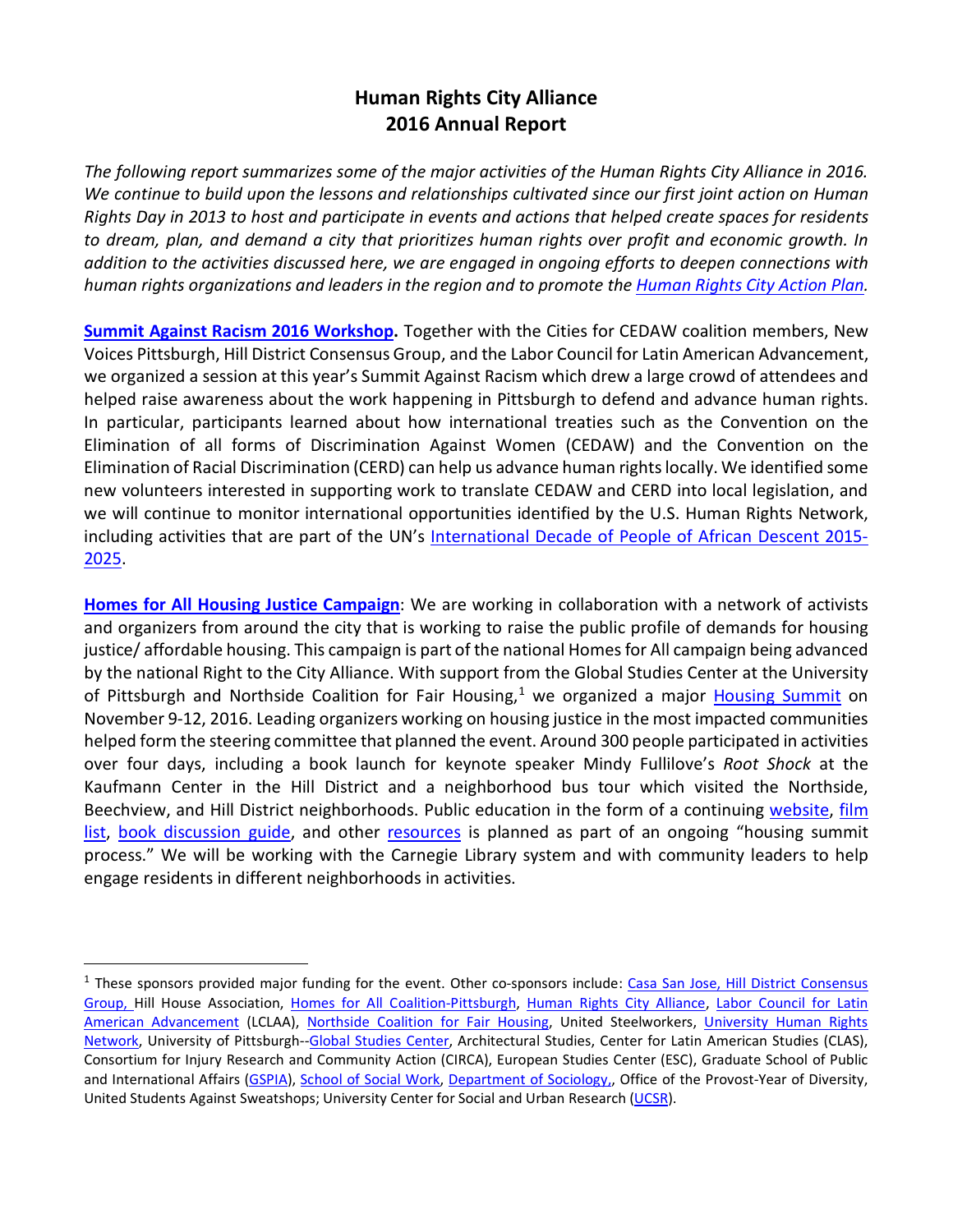**[May Day](http://pgh-humanrightscity.wikispaces.com/Human+Rights+Days+of+Action+Spring+2015) March and Cultural Event for Immigrant Rights/Worker Rights/Human Rights** We worked with the Labor Council for Latin American Advancement (LCLAA), the Coalition of Black Trade Unionists, and other groups to plan a May Day march and celebration to draw attention to the human rights needs and demands of immigrant workers and their families. The event also supported the YWCA's Stand Against Racism. It helped mobilize support and engagement from diverse groups around the city to raise consciousness about the conditions immigrants face, countering the "culture of hate" reflected in the electoral campaigning with a "culture of human rights and solidarity." Work on this event allowed groups to come together to learn about each other's work, build connections, identify potential opportunities for cooperation, and to deepen shared commitments to building a city where all residents enjoy dignity and human rights. [\(See photos\)](https://www.flickr.com/photos/ikegittlen/albums/72157667657095691). On behalf of the Human Rights City Alliance, Jackie Smith delivered the following [Statement of Unity and Solidarity,](http://pgh-humanrightscity.wikispaces.com/file/view/May%20Day%20March%20HRCA%20Statement.pdf/581781163/May%20Day%20March%20HRCA%20Statement.pdf) which was shared on our website, social media, and email lists.

*Human Rights Cities* **workshop-National Gathering in Washington D.C***.* We were part of the national planning committee organizing a workshop to bring together human rights city organizers from around the country and internationally. This workshop, held May 26-27 in Washington D.C. (the nation's first Human Rights City), built upon the initial meeting we helped organize in June 2015 at the University of Pittsburgh (See the [Conference Summary Report\)](http://pgh-humanrightscity.wikispaces.com/file/view/Conference%20summary%20-General%20Version%203%202.pdf/555558739/Conference%20summary%20-General%20Version%203%202.pdf). The 2016 meeting generated a national Human Rights City Network Steering Committee, on which Jackie Smith currently serves. The national coordination continues as [a project of the US Human Rights Network.](http://www.ushrnetwork.org/our-work/project/human-rights-cities) In addition to planning the next Human Rights Cities convergence in Jackson, Mississippi in 2018, the national network helped call for [national actions](http://www.ushrnetwork.org/events/2016-national-human-rights-days-action)  [recognizing International Human Rights Day](http://www.ushrnetwork.org/events/2016-national-human-rights-days-action) (December 10), and we expect to provide essential resources and to help share experiences across communities working to counter new challenges to human rights emerging from the Trump administration. In early December, Steering Committee members met as part of Northeastern University Law School's Program on Human Rights in the Global Economy Institute, "Global Justice [Goes Local: The Emergence of Human Rights Cities,"](http://www.northeastern.edu/law/academics/institutes/phrge/events/institutes/institute2016.html) which allowed us to consider how human rights cities can help our nation respond to the challenges ahead (See [Statement\)](http://www.northeastern.edu/law/pdfs/academics/phrge/institute2016/statement.pdf).

**[University Human Rights Network—](http://pgh-humanrightscity.wikispaces.com/University+Human+Rights+Network)**We are continuing to cultivate this network, and expect it to grow in the coming year as we engage local university faculty and staff in our work to respond to new human rights threats and to engage local universities in *meaningful* community work. Participants at the University of Pittsburgh hosted a workshop in April that helped support and connect with the Homes for All campaign, and local human rights/affordable housing advocates spoke and participated in the workshop, entitled **[MOVING:](http://www.ucis.pitt.edu/global/moving) [Gendered Experiences of Migration, Gentrification, and Displacement.](http://www.ucis.pitt.edu/global/moving)** The November 2016 [Housing Summit](http://housingsummitpgh.org/) built upon these conversations and connections and will continue our efforts to mobilize new participants in the university network.

**International Human Rights Delegation** On April 27-28, we coordinated a visit by four delegates from the [Swedish Association of Local Authorities and Regions](https://skl.se/tjanster/englishpages/municipalitiescountycouncilsandregions.1088.html) (SALAR), who visited Pittsburgh as part of a 3 city study trip funded by the Swedish government. Delegate members met with local elected officials, researchers, and human rights advocates to discuss the possibilities and challenges of implementing human rights at the local level, as part of their work to support Human Rights cities in Sweden. Their [report](https://skl.se/download/18.da066ea158bed4f53b8bd/1480681153323/SKL-Magasinet-M%C3%A4nskliga+r%C3%A4ttigheter-nov-2016.pdf) is currently available mostly in Swedish, and we expect to make more results available in English.